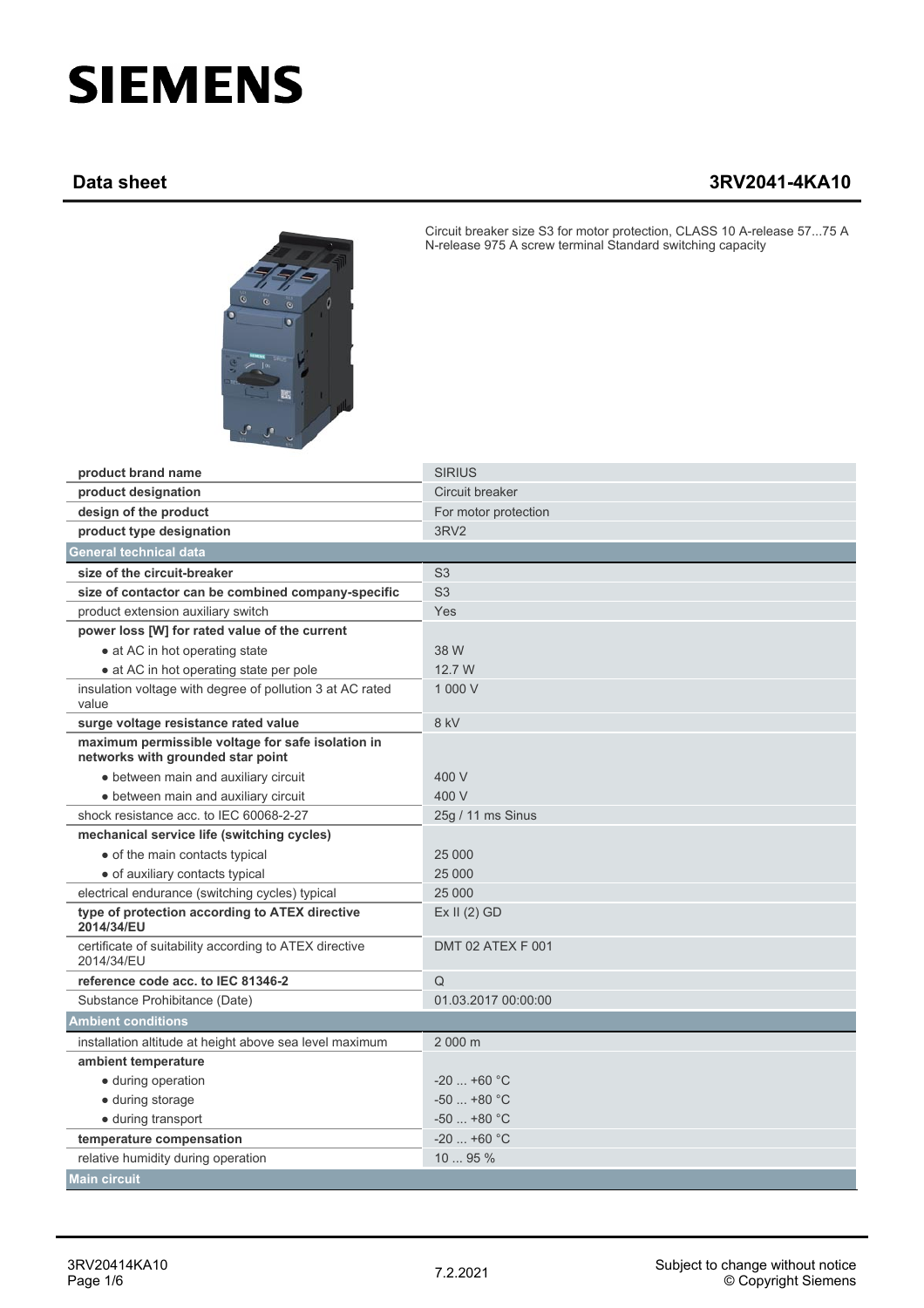| number of poles for main current circuit                                               | 3                                                                                         |
|----------------------------------------------------------------------------------------|-------------------------------------------------------------------------------------------|
| adjustable current response value current of the<br>current-dependent overload release | 57  75 A                                                                                  |
| operating voltage                                                                      |                                                                                           |
| • rated value                                                                          | 690 V                                                                                     |
| • at AC-3 rated value maximum                                                          | 690 V                                                                                     |
| operating frequency rated value                                                        | 50  60 Hz                                                                                 |
| operational current rated value                                                        | 75 A                                                                                      |
| operational current at AC-3 at 400 V rated value                                       | 75 A                                                                                      |
| operating power at AC-3                                                                |                                                                                           |
| • at 230 V rated value                                                                 | 22 kW                                                                                     |
| • at 400 V rated value                                                                 | 37 kW                                                                                     |
| • at 500 V rated value                                                                 | 45 kW                                                                                     |
| • at 690 V rated value                                                                 | 55 kW                                                                                     |
| operating frequency at AC-3 maximum                                                    | 151/h                                                                                     |
| <b>Protective and monitoring functions</b>                                             |                                                                                           |
| product function                                                                       |                                                                                           |
|                                                                                        | <b>No</b>                                                                                 |
| • ground fault detection                                                               |                                                                                           |
| • phase failure detection                                                              | Yes                                                                                       |
| trip class                                                                             | CLASS <sub>10</sub>                                                                       |
| design of the overload release                                                         | thermal                                                                                   |
| breaking capacity operating short-circuit current (Ics)<br>at AC                       |                                                                                           |
| • at 240 V rated value                                                                 | 100 kA                                                                                    |
| • at 400 V rated value                                                                 | 30 kA                                                                                     |
| • at 500 V rated value                                                                 | 4 kA                                                                                      |
| • at 690 V rated value                                                                 | 3 kA                                                                                      |
| breaking capacity maximum short-circuit current (Icu)                                  |                                                                                           |
| • at AC at 240 V rated value                                                           | 100 kA                                                                                    |
| • at AC at 400 V rated value                                                           | 65 kA                                                                                     |
| • at AC at 500 V rated value                                                           | 8 kA                                                                                      |
| • at AC at 690 V rated value                                                           | 5 kA                                                                                      |
| response value current of instantaneous short-circuit trip                             | 975 A                                                                                     |
| unit                                                                                   |                                                                                           |
| <b>UL/CSA ratings</b>                                                                  |                                                                                           |
| full-load current (FLA) for 3-phase AC motor                                           |                                                                                           |
| · at 480 V rated value                                                                 | 75 A                                                                                      |
| • at 600 V rated value                                                                 | 75 A                                                                                      |
| yielded mechanical performance [hp]                                                    |                                                                                           |
| • for single-phase AC motor                                                            |                                                                                           |
| - at 110/120 V rated value                                                             | 7.5 hp                                                                                    |
| -at 230 V rated value                                                                  | 15 <sub>hp</sub>                                                                          |
| • for 3-phase AC motor                                                                 |                                                                                           |
| - at 200/208 V rated value                                                             | 25 hp                                                                                     |
| -at 220/230 V rated value                                                              | 30 hp                                                                                     |
| -at 460/480 V rated value                                                              | 60 hp                                                                                     |
| -at 575/600 V rated value                                                              | 75 hp                                                                                     |
|                                                                                        |                                                                                           |
| <b>Short-circuit protection</b>                                                        |                                                                                           |
| product function short circuit protection                                              | Yes                                                                                       |
| design of the short-circuit trip                                                       | magnetic                                                                                  |
| Installation/ mounting/ dimensions                                                     |                                                                                           |
| mounting position                                                                      | any                                                                                       |
| fastening method                                                                       | screw and snap-on mounting onto 35 mm standard mounting rail<br>according to DIN EN 60715 |
| height                                                                                 | 165 mm                                                                                    |
| width                                                                                  | 70 mm                                                                                     |
| depth                                                                                  | 176 mm                                                                                    |
| required spacing                                                                       |                                                                                           |
| • for grounded parts at 400 V                                                          |                                                                                           |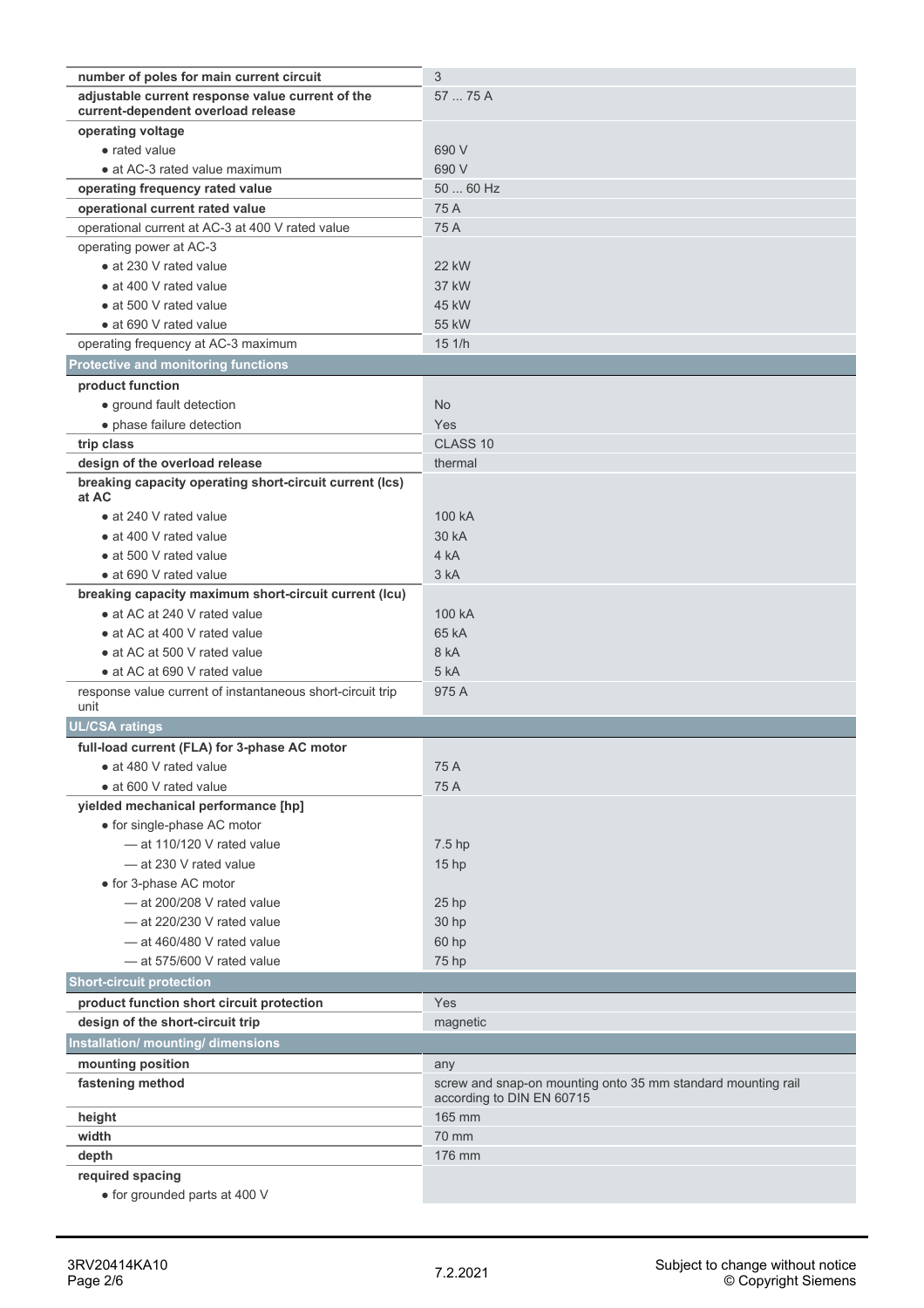| — downwards                                                               | 70 mm                                                        |                    |
|---------------------------------------------------------------------------|--------------------------------------------------------------|--------------------|
| — upwards                                                                 | 70 mm                                                        |                    |
| - at the side                                                             | 10 mm                                                        |                    |
| • for live parts at 400 V                                                 |                                                              |                    |
| — downwards                                                               | 70 mm                                                        |                    |
| — upwards                                                                 | 70 mm                                                        |                    |
| - at the side                                                             | 10 mm                                                        |                    |
| • for grounded parts at 500 V                                             |                                                              |                    |
| — downwards                                                               | 110 mm                                                       |                    |
| — upwards                                                                 | 110 mm                                                       |                    |
| — at the side                                                             | $10 \text{ mm}$                                              |                    |
|                                                                           |                                                              |                    |
| · for live parts at 500 V                                                 |                                                              |                    |
| — downwards                                                               | 110 mm                                                       |                    |
| — upwards                                                                 | 110 mm                                                       |                    |
| - at the side                                                             | 10 mm                                                        |                    |
| • for grounded parts at 690 V                                             |                                                              |                    |
| — downwards                                                               | 150 mm                                                       |                    |
| — upwards                                                                 | 150 mm                                                       |                    |
| - backwards                                                               | $0 \text{ mm}$                                               |                    |
| — at the side                                                             | 30 mm                                                        |                    |
| — forwards                                                                | $0 \text{ mm}$                                               |                    |
| • for live parts at 690 V                                                 |                                                              |                    |
| — downwards                                                               | 150 mm                                                       |                    |
| — upwards                                                                 | 150 mm                                                       |                    |
| — backwards                                                               | $0 \text{ mm}$                                               |                    |
| — at the side                                                             | 30 mm                                                        |                    |
| - forwards                                                                | 0 <sub>mm</sub>                                              |                    |
| <b>Connections/ Terminals</b>                                             |                                                              |                    |
| product component removable terminal for auxiliary and<br>control circuit | <b>No</b>                                                    |                    |
| type of electrical connection                                             |                                                              |                    |
| • for main current circuit                                                | screw-type terminals                                         |                    |
| arrangement of electrical connectors for main current<br>circuit          | Top and bottom                                               |                    |
| type of connectable conductor cross-sections                              |                                                              |                    |
| • for main contacts                                                       |                                                              |                    |
| $-$ solid                                                                 | 2x (2.5  16 mm <sup>2</sup> )                                |                    |
| - solid or stranded                                                       | 2x (2,5  50 mm <sup>2</sup> ), 1x (10  70 mm <sup>2</sup> )  |                    |
| - finely stranded with core end processing                                | 2x (2.5  35 mm <sup>2</sup> ), 1x (2.5  50 mm <sup>2</sup> ) |                    |
| - finely stranded without core end processing                             | 2x (10  35 mm <sup>2</sup> ), 1x (10  50 mm <sup>2</sup> )   |                    |
| tightening torque                                                         |                                                              |                    |
| · for main contacts for ring cable lug                                    | 4.56N·m                                                      |                    |
| outer diameter of the usable ring cable lug maximum                       | 19 mm                                                        |                    |
| tightening torque                                                         |                                                              |                    |
| • for main contacts with screw-type terminals                             | 4.56 N·m                                                     |                    |
| Safety related data                                                       |                                                              |                    |
| B10 value                                                                 |                                                              |                    |
| • with high demand rate acc. to SN 31920                                  | 5 0 0 0                                                      |                    |
| proportion of dangerous failures                                          |                                                              |                    |
| • with low demand rate acc. to SN 31920                                   | 50 %                                                         |                    |
| • with high demand rate acc. to SN 31920                                  | 50 %                                                         |                    |
| T1 value for proof test interval or service life acc. to                  | 10y                                                          |                    |
| <b>IEC 61508</b>                                                          |                                                              |                    |
| protection class IP on the front acc. to IEC 60529                        | <b>IP20</b>                                                  |                    |
| touch protection on the front acc. to IEC 60529                           | finger-safe, for vertical contact from the front             |                    |
| display version for switching status                                      | Handle                                                       |                    |
| <b>Certificates/ approvals</b>                                            |                                                              |                    |
| <b>General Product Approval</b>                                           |                                                              | For use in hazard- |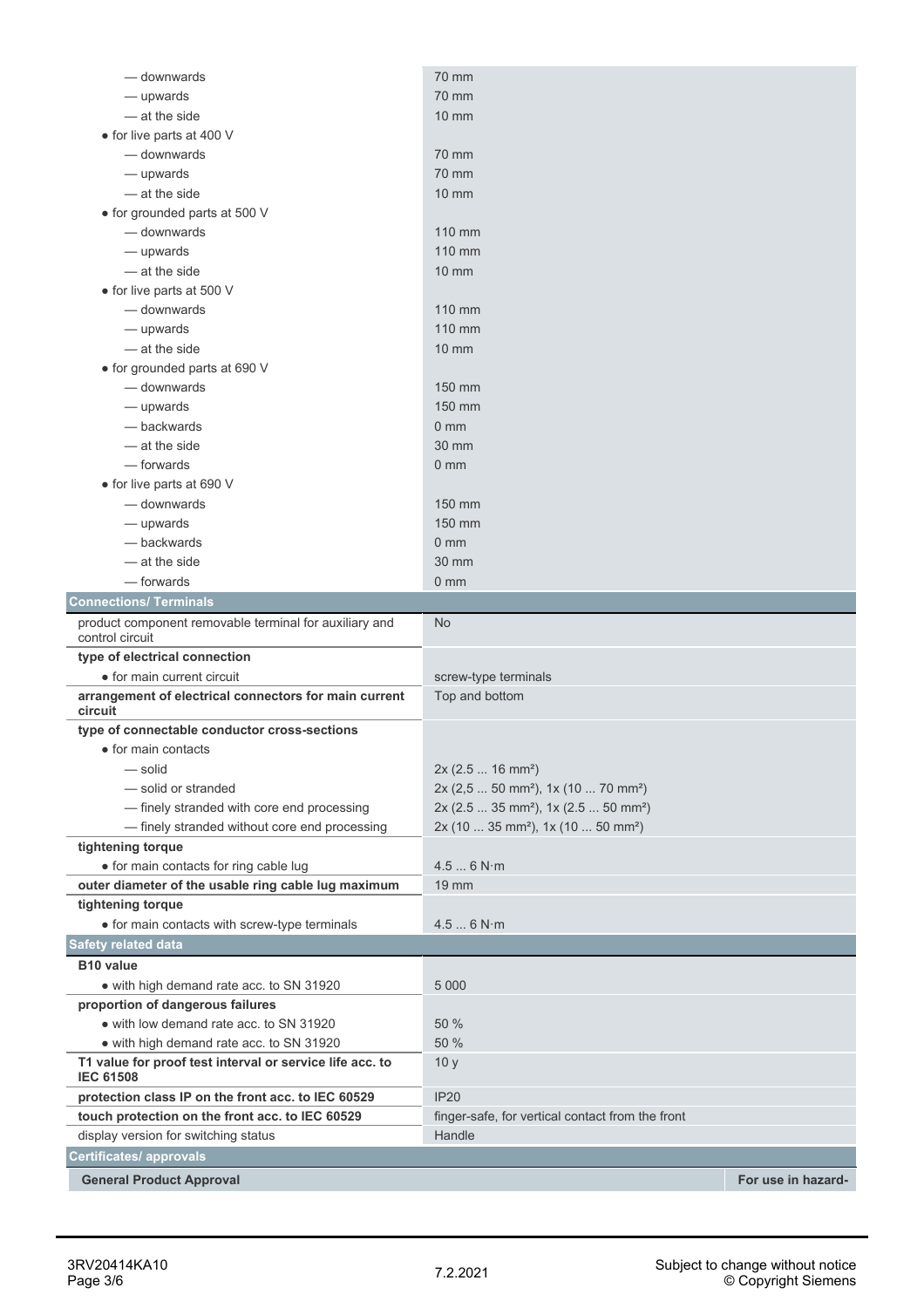|                                     |                                  |                      |                                      |                                                | ous locations                        |
|-------------------------------------|----------------------------------|----------------------|--------------------------------------|------------------------------------------------|--------------------------------------|
|                                     | ccc                              |                      | KC                                   |                                                | <b>IECEx</b>                         |
| For use in hazard-<br>ous locations | <b>Declaration of Conformity</b> |                      | <b>Test Certificates</b>             |                                                | <b>Marine / Shipping</b>             |
| <b>ATEX</b>                         | CE<br>EG-Konf.                   | <b>Miscellaneous</b> | <b>Special Test Certific-</b><br>ate | <b>Type Test Certific-</b><br>ates/Test Report | ABS                                  |
| <b>Marine / Shipping</b>            |                                  |                      |                                      |                                                |                                      |
| <b>VERITAS</b>                      | <b>LRS</b>                       | PRS                  | RINA                                 | <b>RMRS</b>                                    | <b>DNV-GI</b><br><b>DMVSL.CONKOW</b> |
| other                               | Railway                          |                      |                                      |                                                |                                      |
| Confirmation                        | <b>Vibration and Shock</b>       | Confirmation         |                                      |                                                |                                      |

| <b>Further information</b>                                                                                                                                                                |
|-------------------------------------------------------------------------------------------------------------------------------------------------------------------------------------------|
| Information- and Downloadcenter (Catalogs, Brochures)                                                                                                                                     |
| https://www.siemens.com/ic10                                                                                                                                                              |
| Industry Mall (Online ordering system)                                                                                                                                                    |
| https://mall.industry.siemens.com/mall/en/en/Catalog/product?mlfb=3RV2041-4KA10                                                                                                           |
| Cax online generator                                                                                                                                                                      |
| http://support.automation.siemens.com/WW/CAXorder/default.aspx?lang=en&mlfb=3RV2041-4KA10                                                                                                 |
| Service&Support (Manuals, Certificates, Characteristics, FAQs,)                                                                                                                           |
| https://support.industry.siemens.com/cs/ww/en/ps/3RV2041-4KA10                                                                                                                            |
| Image database (product images, 2D dimension drawings, 3D models, device circuit diagrams, EPLAN macros, )<br>http://www.automation.siemens.com/bilddb/cax_de.aspx?mlfb=3RV2041-4KA10⟨=en |
| Characteristic: Tripping characteristics, <sup>2</sup> t, Let-through current                                                                                                             |
| https://support.industry.siemens.com/cs/ww/en/ps/3RV2041-4KA10/char                                                                                                                       |
| Further characteristics (e.g. electrical endurance, switching frequency)                                                                                                                  |
| http://www.automation.siemens.com/bilddb/index.aspx?view=Search&mlfb=3RV2041-4KA10&objecttype=14&qridview=view1                                                                           |
|                                                                                                                                                                                           |
|                                                                                                                                                                                           |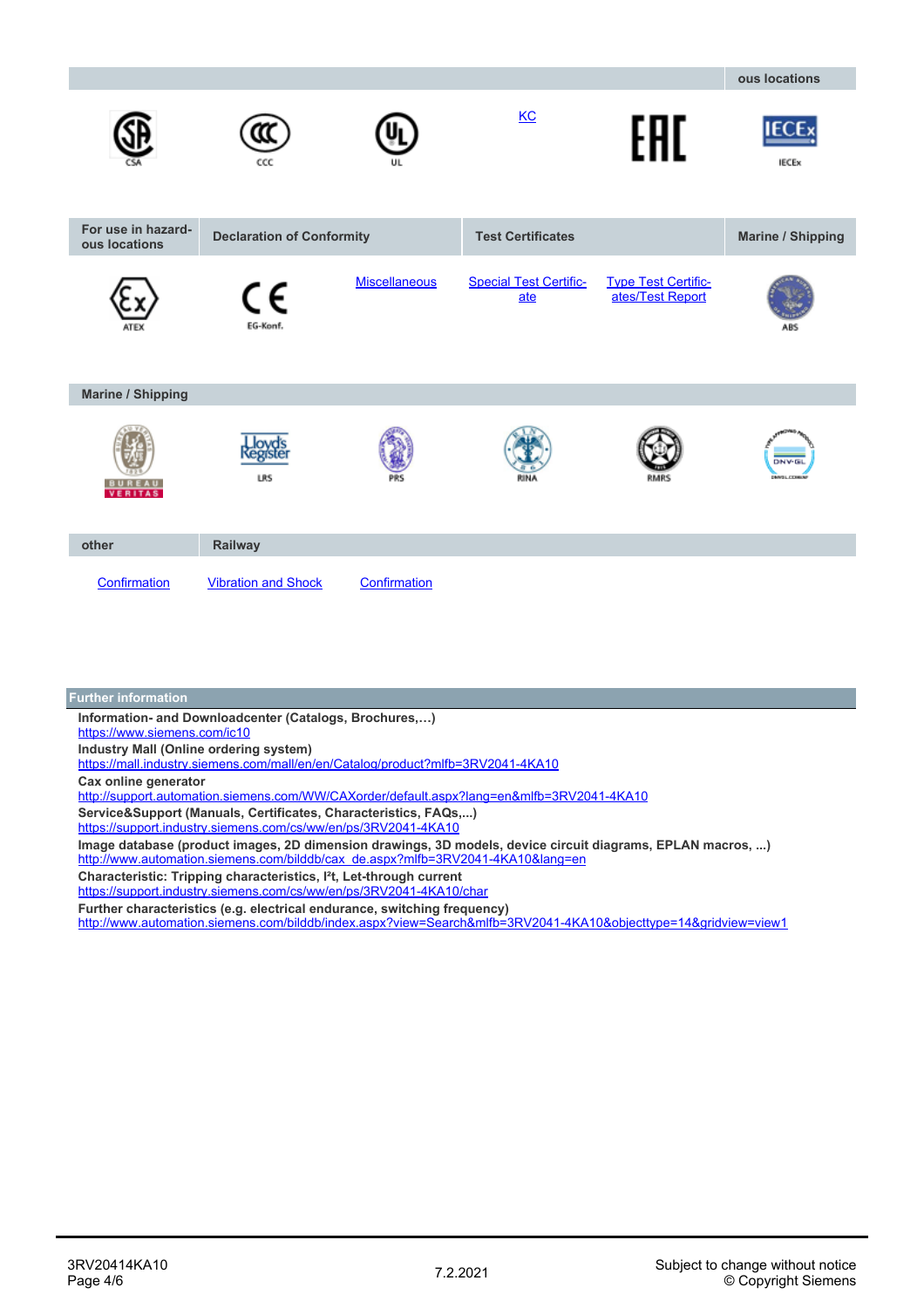